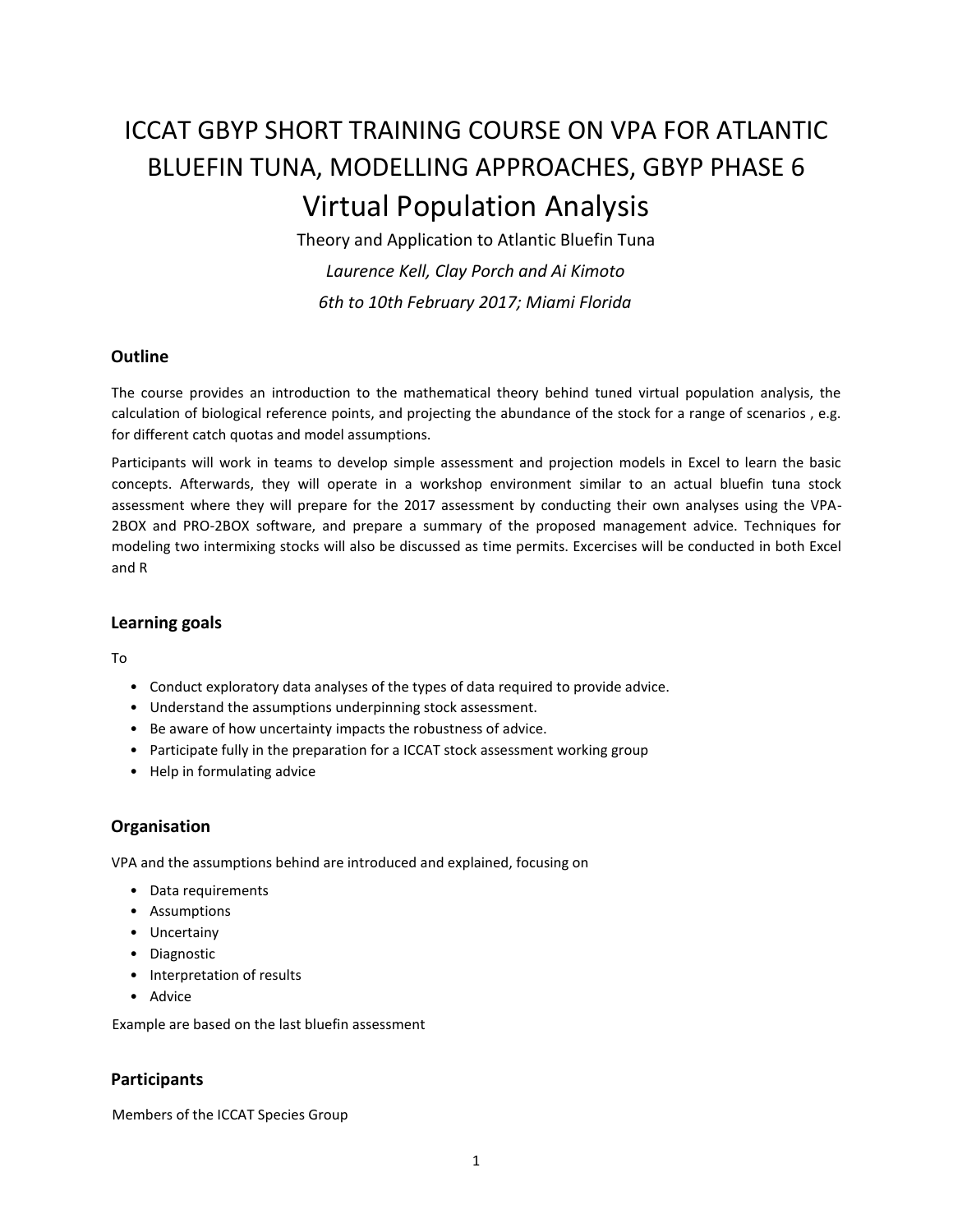# **Agenda**

# **All times are approximate**

| Day 1           |                                                                                                              |  |
|-----------------|--------------------------------------------------------------------------------------------------------------|--|
| $09:30 - 10:00$ |                                                                                                              |  |
| $10:00 - 11:00$ | Presentation: Population dynamics and theory of VPA<br>Presentation: Build your own VPA in Excel (parts 1-3) |  |
| $11:00 - 11:15$ | <b>Break</b>                                                                                                 |  |
| $11:15 - 12:15$ | Presentation: Continue building your own VPA in Excel (parts 4-5)                                            |  |
| $12:15 - 13:15$ | Lunch                                                                                                        |  |
| $13:15 - 13:30$ | Lecture: Separable VPA and SCA                                                                               |  |
| $13:30 - 15:30$ | Presentation: Build your own SVPA and SCA in excel                                                           |  |
| $15:30 - 15:45$ | <b>Break</b>                                                                                                 |  |
| $15:45 - 16:00$ | <b>Presentation: VPA-2box</b>                                                                                |  |
| $16:00 - 17:00$ | Exercise: Reproduce Excel VPA in VPA-2box                                                                    |  |
| Day 2           |                                                                                                              |  |
| $09:00 - 09:30$ | Presentation: Reference points and projections                                                               |  |
| $09:30 - 11:00$ | <b>Exercise: Projections from VPA in excel</b>                                                               |  |
| $11:00 - 11:15$ | <b>Break</b>                                                                                                 |  |
| $11:15 - 11:30$ | Lecture: Pro-2box                                                                                            |  |
| $11:30 - 12:15$ | Exercise: Reproduce Excel Projections in Pro-2box                                                            |  |
| 12:15 – 13:15   | Lunch                                                                                                        |  |
| $13:15 - 14:00$ | <b>Presentation: Introduction to R</b>                                                                       |  |
| $14:00 - 15:15$ | <b>Presentation: ICCAT datasets</b>                                                                          |  |
| $15:15 - 15:30$ | <b>Break</b>                                                                                                 |  |
| $15:30 - 16:00$ | <b>Exercise: Expoloratory Data Analysis</b>                                                                  |  |
| $16:00 - 17:00$ | Summary of the day                                                                                           |  |
| Day 3           |                                                                                                              |  |
| $09:00 - 09:45$ | <b>Presentation: Retrospective Analyses</b>                                                                  |  |
| $09:45 - 11:00$ | <b>Exercise: VPA2Box</b>                                                                                     |  |
| $11:00 - 11:15$ | <b>Break</b>                                                                                                 |  |
| $11:15 - 12:15$ | <b>Exercise: Hindcast in R</b>                                                                               |  |
| $12:15 - 13:30$ | Lunch                                                                                                        |  |
| $13:30 - 14:15$ | <b>Presentation: Management Advice</b>                                                                       |  |
| $14:15 - 15:00$ | <b>Exercise:</b> The kobe R package                                                                          |  |
| $15:00 - 15:15$ | <b>Break</b>                                                                                                 |  |
| $15:15 - 16:00$ | Presentation: Uncertainty                                                                                    |  |
| $16:00 - 17:00$ | Summary of the day                                                                                           |  |